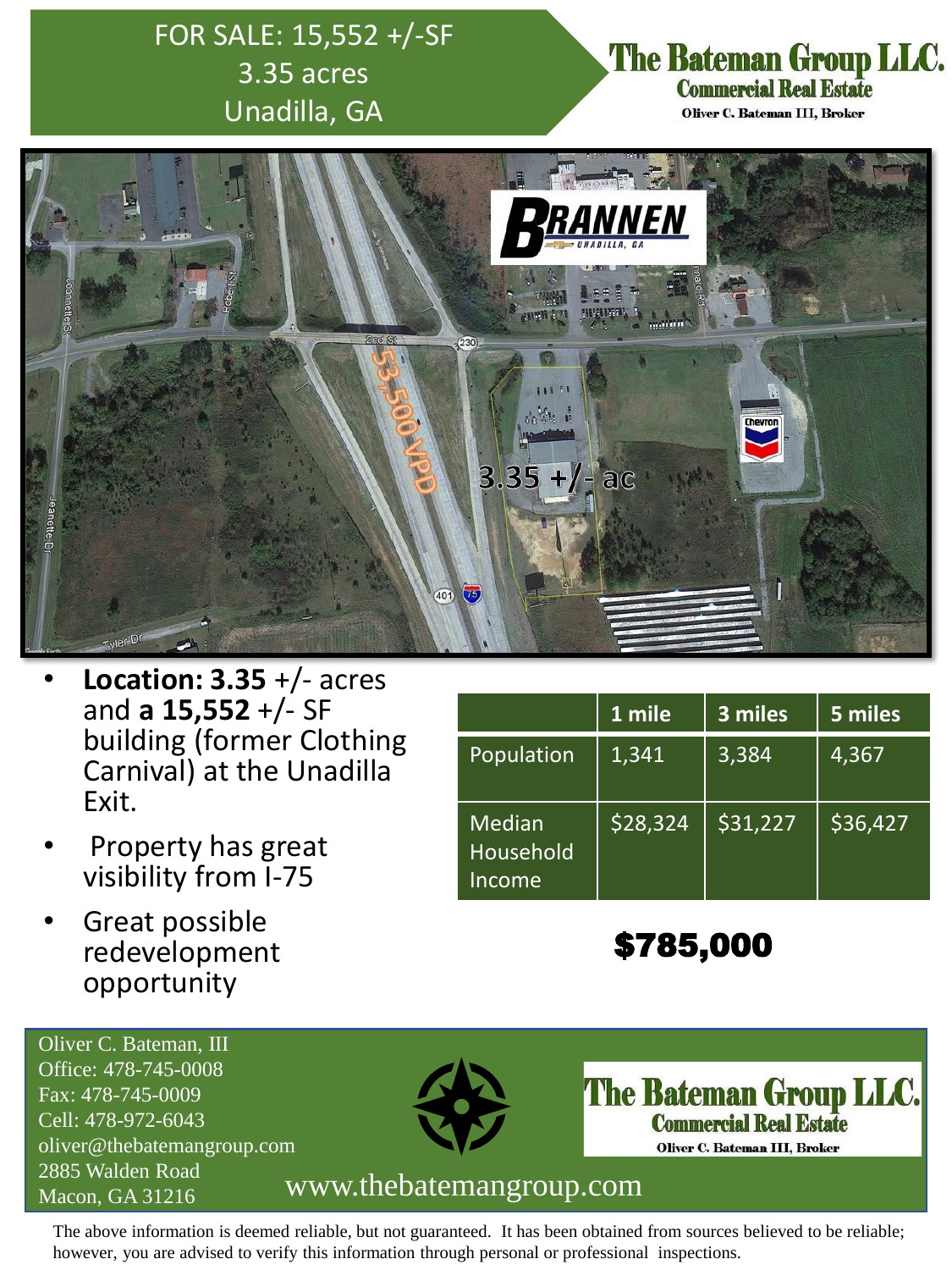FOR SALE: 15,552 +/-SF 3.35 acres Unadilla, GA



### Building Photo



Oliver C. Bateman, III Office: 478-745-0008 Fax: 478-745-0009 Cell: 478-972-6043 oliver@thebatemangroup.com 2885 Walden Road



**The Bateman Group LLC. Commercial Real Estate** Oliver C. Bateman III, Broker

## Macon, GA 31216 www.thebatemangroup.com

The above information is deemed reliable, but not guaranteed. It has been obtained from sources believed to be reliable; however, you are advised to verify this information through personal or professional inspections.